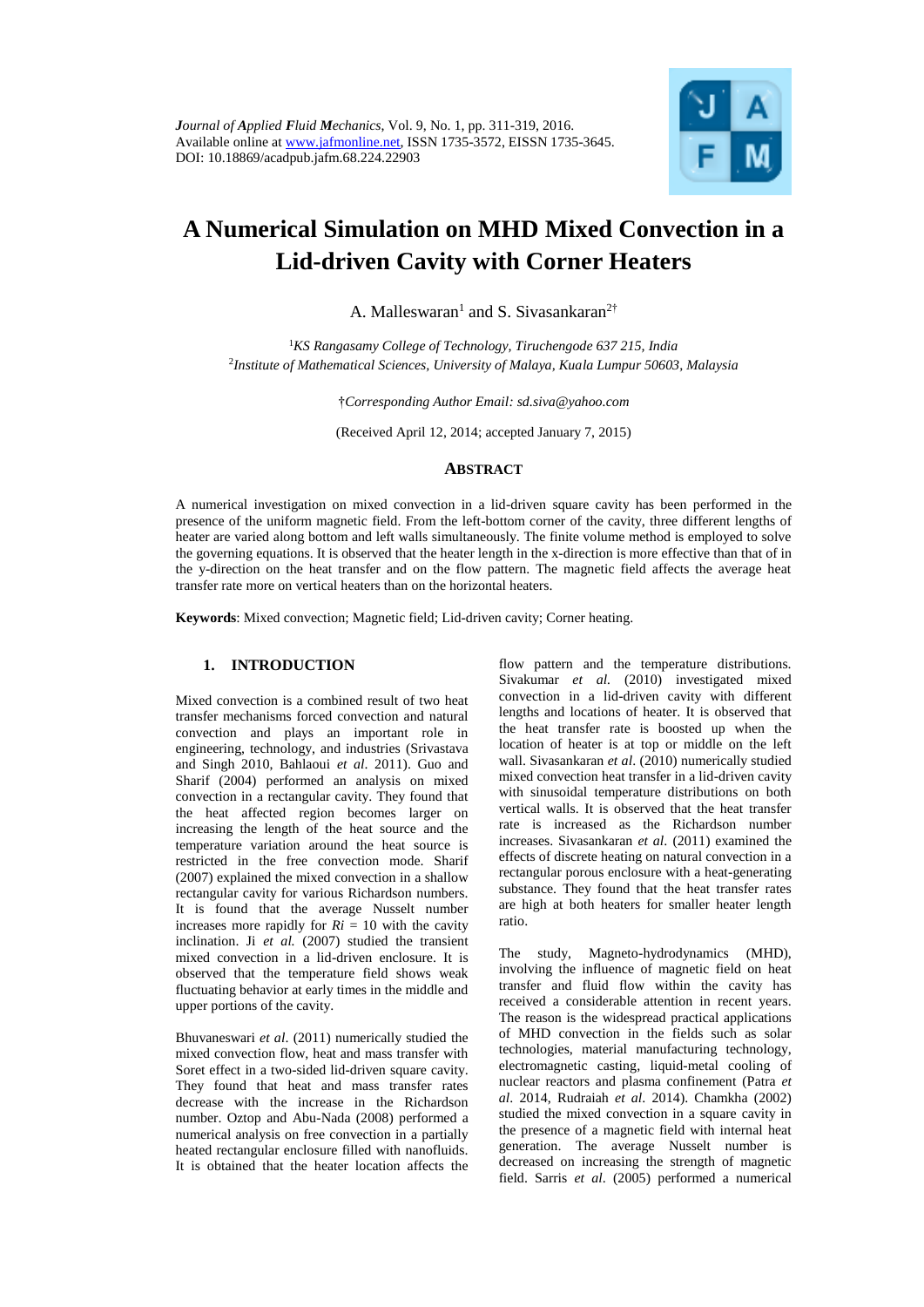study on magneto-convection of an electrically conducting fluid in a laterally and volumetrically heated square cavity. Hossain *et al*. (2005) examined the combined buoyancy and thermocapillary convection in an enclosure in the presence of the magnetic field. It is observed that the applied magnetic field resists the flow and retards the velocity field. Sivasankaran and Ho (2008) reported a numerical investigation on natural convection of water near its density maximum under a uniform magnetic field. The heat transfer rate increases according to the increase in the Rayleigh number and decreases with an increase in the Hartmann number. Sivasankaran *et al*. (2011), Sivasankaran *et al*. (2011) numerically examined convection in a square cavity in the presence of a uniform external magnetic field.

Heaters take place over a narrow segment of the vertical walls in many engineering applications. In such cases, the size and location of the heater(s) play an important role on the fluid flow and heat transfer mechanisms. Hence, determining the optimum heater size and their location becomes noteworthy for better utilization of such systems. In fact, the corner heating during the mixed convection in square cavities has not received much attention. Hence, a numerical investigation involving MHD convection with corner heating would be helpful to enrich the ideology in thermally enhanced design of systems. The main objective of this paper is to provide the valid, essential and application oriented knowledge about the effects of corner heating on MHD mixed convection in a lid-driven cavity.

## **2. MATHEMATICAL FORMULATION**

The physical situation is depicted by a schematic diagram of a two-dimensional square cavity of length L in Figure 1. It is assumed that the flow is unsteady, laminar, incompressible, and twodimensional. The velocity components u and v are, respectively, along x-direction and y-direction. Letting the lid of the cavity to move in its own plane with a constant speed *U0*, a part of the surfaces along left and bottom walls is maintained at a constant temperature  $\theta_h$  and the right sidewall is at a lower temperature  $\theta_c$  such that  $\theta_h > \theta_c$ . In fact, from the left-bottom corner of the cavity, three different lengths of heater are simultaneously considered along the bottom and left walls. For every length of the heater considered partly along the left wall of the cavity, three different constant lengths of heater are varied along its bottom wall. Thus, nine distinct configurations of corner heating are under investigation to examine the heat transfer characteristics and the flow behavior. The top wall and the remaining surfaces that are not heated on both left vertical wall and bottom wall are insulated. The gravity acts in the downward direction. The cavity is filled with an electrically conducting fluid of low Prandtl number. A uniform magnetic field is applied in the horizontal direction with a constant magnitude *B0*. The electric current *J* and the electromagnetic force *F* are defined by

 $J = \sigma_e (V \times B)$  and  $F = \sigma_e (V \times B) \times B$ , respectively. The induced magnetic field due to the motion of the electrically conducting fluid is very small compared to the applied magnetic field. Therefore the magnetic Reynolds number is too small and it is neglected. Further, the viscous dissipation and Joule heating are assumed to be negligible. The governing equations are described as follows:

$$
\frac{\partial u}{\partial x} + \frac{\partial v}{\partial y} = 0\tag{1}
$$

$$
\frac{\partial u}{\partial t} + u \frac{\partial u}{\partial x} + v \frac{\partial u}{\partial y} = -\frac{1}{\rho_0} \frac{\partial p}{\partial x} + v \left( \frac{\partial^2 u}{\partial x^2} + \frac{\partial^2 u}{\partial y^2} \right)
$$
(2)

$$
\frac{\partial v}{\partial t} + u \frac{\partial v}{\partial x} + v \frac{\partial v}{\partial y} = -\frac{1}{\rho_0} \frac{\partial p}{\partial y} + v \left( \frac{\partial^2 v}{\partial x^2} + \frac{\partial^2 v}{\partial y^2} \right) + g \beta \left( \theta - \theta_c \right) - \frac{\sigma_c B_0^2 v}{\rho_0^2}
$$
(3)

$$
\frac{\partial \theta}{\partial t} + u \frac{\partial \theta}{\partial x} + v \frac{\partial \theta}{\partial y} = \frac{k}{\rho_0 c_p} \left( \frac{\partial^2 \theta}{\partial x^2} + \frac{\partial^2 \theta}{\partial y^2} \right)
$$
(4)

 $\rho_{\scriptscriptstyle 0}$ 

where  $\theta$  is the temperature,  $\rho_0$  is the density,  $p$  is the pressure,  $k$  is the thermal conductivity,  $v$  is the kinematic viscosity,  $c_p$  is the specific heat, *g* is the

gravitational acceleration, and *t* is the time.





The appropriate initial and boundary conditions are expressed as follows:

For 
$$
t=0
$$
:  $u=v=0$ ,  $\theta=0$   $0 \le (x, y) \le L$  (5)

For 
$$
t>0
$$
:

$$
u = U_0; v = 0 \quad \frac{\partial \theta}{\partial y} = 0 \quad v = L
$$
  
\n
$$
u = v = 0 \quad \theta = \theta_h \quad v = 0.0 \le x \le hx \& x = 0.0 \le y \le hy
$$
  
\n
$$
u = v = 0 \quad \frac{\partial \theta}{\partial y} = 0 \quad v = 0. \quad hx < x \le L
$$
  
\n
$$
u = v = 0 \quad \theta = \theta_e \quad x = L
$$
  
\n
$$
u = v = 0 \quad \frac{\partial \theta}{\partial x} = 0 \quad x = 0. \quad hy < y \le L
$$

where  $hx \& hy = L/4$ , 2*L*/4 and 3*L*/4 denote the length of heaters along *x*-and *y*- directions, respectively. By varying heaters of constant length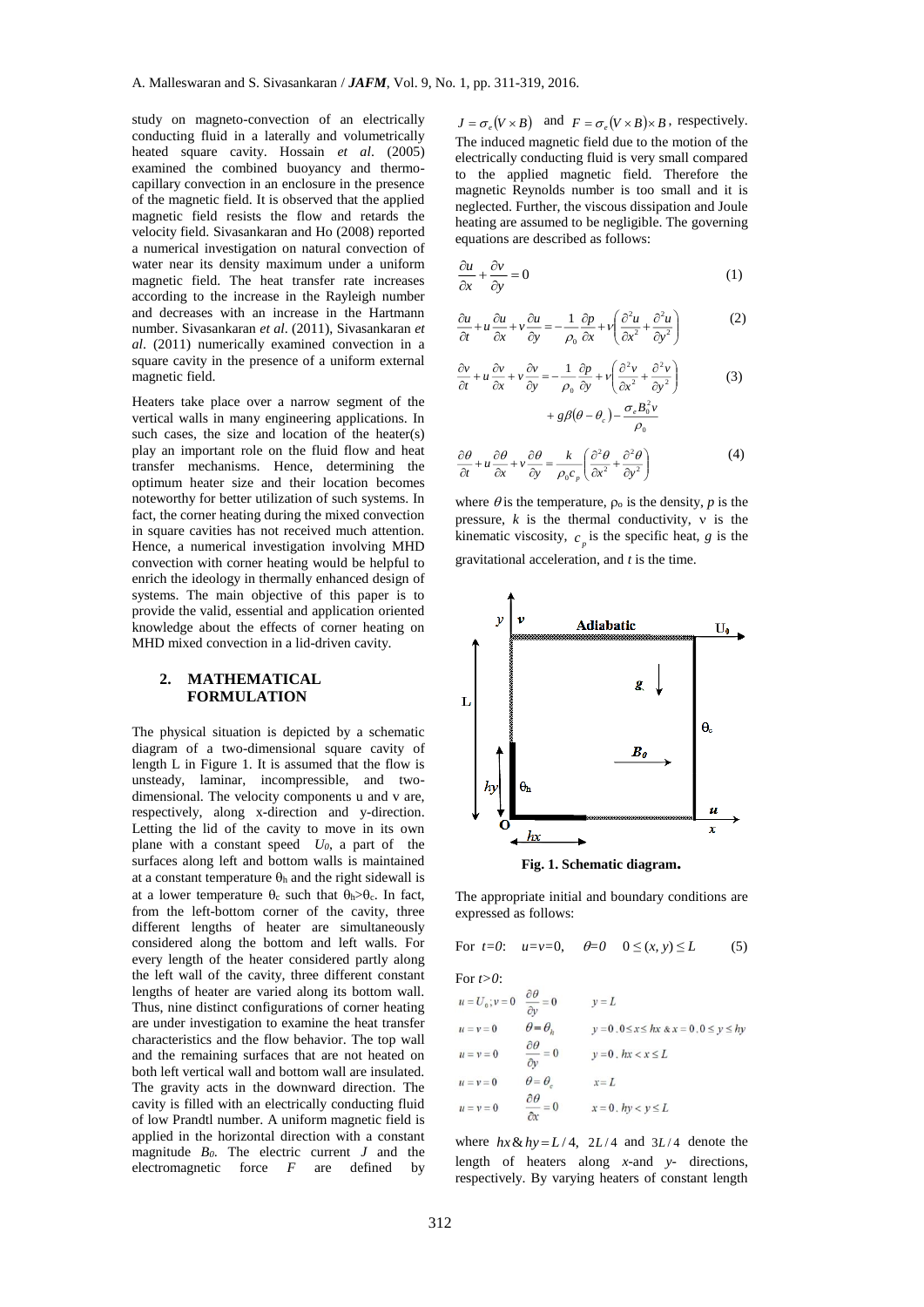from the left-bottom corner, on left and bottom sidewalls, there arise three different cases of corner heating. As a first case, the lengths of heater along bottom wall are varied as *L/4, L/2* and *3L/4* while a constant length *L/4* of heater along left vertical wall is considered. The remaining two cases are set up by changing the lengths along left wall as *L/2* and *3L/4* for the same heaters on bottom wall taken as in the earlier case.

The governing Eqns. (1) to (5) are transformed into dimensionless form by using the following nondimensional variables  $X = \frac{x}{x}$  $Y = \frac{y}{x}$  $U = \frac{u}{u}$ 

$$
V = \frac{v}{U_0}, \qquad Hx = \frac{hx}{L}, \qquad Hy = \frac{hy}{L}, \qquad T = \frac{\theta - \theta_c}{\theta_h - \theta_c},
$$

$$
\tau = \frac{tU_0}{L}, \qquad P = \frac{p}{\rho U_o^2}, \qquad \zeta = \omega L/U_0 \qquad \text{and}
$$

 $\Psi = \psi / LU_0$ . After non-dimensionalization, the following set of equations is obtained in the form of vorticity-stream function formulation.

$$
\frac{\partial \zeta}{\partial \tau} + U \frac{\partial \zeta}{\partial X} + V \frac{\partial \zeta}{\partial Y} = \frac{1}{\text{Re}} \left( \frac{\partial^2 \zeta}{\partial X^2} + \frac{\partial^2 \zeta}{\partial Y^2} \right) + Ri \frac{\partial T}{\partial X} - \frac{Ha^2}{\text{Re}} \frac{\partial V}{\partial X}
$$
(6)

$$
\nabla^2 \Psi = -\zeta \tag{7}
$$

$$
\frac{\partial T}{\partial \tau} + U \frac{\partial T}{\partial X} + V \frac{\partial T}{\partial Y} = \frac{1}{\text{Pr} \text{Re}} \left( \frac{\partial^2 T}{\partial X^2} + \frac{\partial^2 T}{\partial Y^2} \right)
$$
(8)

$$
U = \frac{\partial \Psi}{\partial Y}, V = -\frac{\partial \Psi}{\partial X} \text{ and } \zeta = \frac{\partial V}{\partial X} - \frac{\partial U}{\partial Y}
$$
(9)

The dimensionless parameters in the above equations (6) to (8) are defined as follows:  $Ha = B_0 L \sqrt{\sigma_e / \mu}$ , , the Hartmann number,  $Pr = \frac{v}{\alpha}$  (=0.054), the Prandtl number,  $Re = U_0 L / \nu$ , , the Reynolds number,  $Ri = Gr/Re^2$ , where  $Gr = g\beta\Delta TL^3 / v^2$ , the Grashof number.

The initial and boundary conditions are expressed in dimensionless form as follows:

For 
$$
\tau = 0
$$
:  
\n $U = V = \zeta = \Psi = 0$   $T = 0$   $0 \le (X, Y) \le 1$   
\nFor  $\tau > 0$ :  
\n $U = 1, V = \Psi = 0, \ \zeta = -\frac{\partial^2 \Psi}{\partial Y^2}, \frac{\partial T}{\partial Y} = 0$   $Y = 1$   
\n $U = V = \Psi = 0, \ \zeta = -\frac{\partial^2 \Psi}{\partial Y^2}, T = 1$   $Y = 0, 0 \le X \le Hx$ 

$$
U = V = \Psi = 0, \qquad \zeta = -\frac{\partial^2 \Psi}{\partial X^2}, \qquad T = 1 \qquad X = 0,
$$
  

$$
0 \le Y \le Hy
$$

$$
U = V = \Psi = 0, \ \zeta = -\frac{\partial^2 \Psi}{\partial X^2}, \ \frac{\partial T}{\partial X} = 0 \quad X = 0, \ Hy \le Y \le 1
$$

$$
U = V = \Psi = 0, \ \zeta = -\frac{\partial^2 \Psi}{\partial Y^2}, \ \frac{\partial T}{\partial Y} = 0 \quad Y = 0, \ Hx \le X \le 1
$$

$$
U = V = \Psi = 0
$$
,  $\zeta = -\frac{\partial^2 \Psi}{\partial X^2}$ ,  $T = 0$   $X = 1$  (10)

The local Nusselt numbers for heating surfaces along bottom and vertical walls are respectively given by  $\int_{Y=0}$  $\left(-\frac{\partial T}{\partial Y}\right)$ ſ  $\partial$  $Nu_x = \left(-\frac{\partial T}{\partial Y}\right)_{Y=0}$ ,  $\int_{X=0}$  $\left(-\frac{\partial T}{\partial X}\right)$ ſ ö.  $Nu_y = \left(-\frac{\partial T}{\partial X}\right)_{X=0}$  whereas for cold wall, it is obtained from  $\int_{X=1}$  $\left(-\frac{\partial T}{\partial X}\right)$ ſ a  $Nu_c = \left(-\frac{\partial T}{\partial X}\right)_{X=1}$ .

The average Nusselt number along the cold wall is computed by  $\overline{Nu}_c = \int_0^1 Nu_c dY$ .

 $\mathbf{0}$ 

The non-dimensional equations 
$$
(6)
$$
– $(9)$  are solved by finite volume method. The detailed method of solution can be found in Sivasankaran *et al.* (2011). The validation of the present computational code is verified with convective flow in lid-driven cavities (Sharif 2007, Iwatsu *et al.* 1993) and shown in Table 1. The obtained results show a good agreement with the available results.

**Table 1 Comparison of average Nusselt number for lid-driven cavity**

| Re   | Gr              | Average Nusselt number |                  |                         |
|------|-----------------|------------------------|------------------|-------------------------|
|      |                 | Present<br>work        | Sharif<br>(2007) | Iwatsu et al.<br>(1993) |
| 400  | 10 <sup>2</sup> | 4.08                   | 4.05             | 3.84                    |
|      | $10^{4}$        | 3.84                   | 3.82             | 3.62                    |
|      | $10^{6}$        | 1.10                   | 1.17             | 1.22                    |
| 1000 | 10 <sup>2</sup> | 6.48                   | 6.55             | 6.33                    |
|      | $10^{4}$        | 6.47                   | 6.50             | 6.29                    |
|      | $10^6$          | 1.66                   | 1.81             | 1.77                    |

## **3. RESULTS AND DISCUSSION**

The lengths of the corner heater along horizontal and vertical directions are taken as 0.25, 0.5, and 0.75. For a fixed Grashof number  $Gr = 10^4$  and the variations of Reynolds number  $(Re)$  from 10 to 10<sup>3</sup>, the range of Richardson number is set as 0.01≤*Ri*≤100. The values of the Hartmann number are taken to be 0, 25 and 100. The value of Prandtl number is chosen as 0.054 corresponding to the liquid metal.

#### **3.1 Effects of Various Lengths of Heater**

Figures 2(a)-(c) illustrate the isotherms for different lengths of the heater which are varied from leftbottom corner of the cavity along the left sidewall and bottom wall for various Richardson numbers and Ha=25. As a first case, keeping the length of heater along the left sidewall as *Hy*=0.25, the lengths of heater along bottom wall are varied from 0.25 to 0.75; see Figures 2(a). The second and third cases occur for the vertical lengths of heater 0.5 and 0.75, respectively, while the lengths of heater along bottom wall are varied as earlier. Obviously, for all the three cases, an enhanced temperature distribution is observed around the heated regions along both directions. Due to sharp temperature gradients near the left wall, a strong thermal boundary layer is formed along the heaters when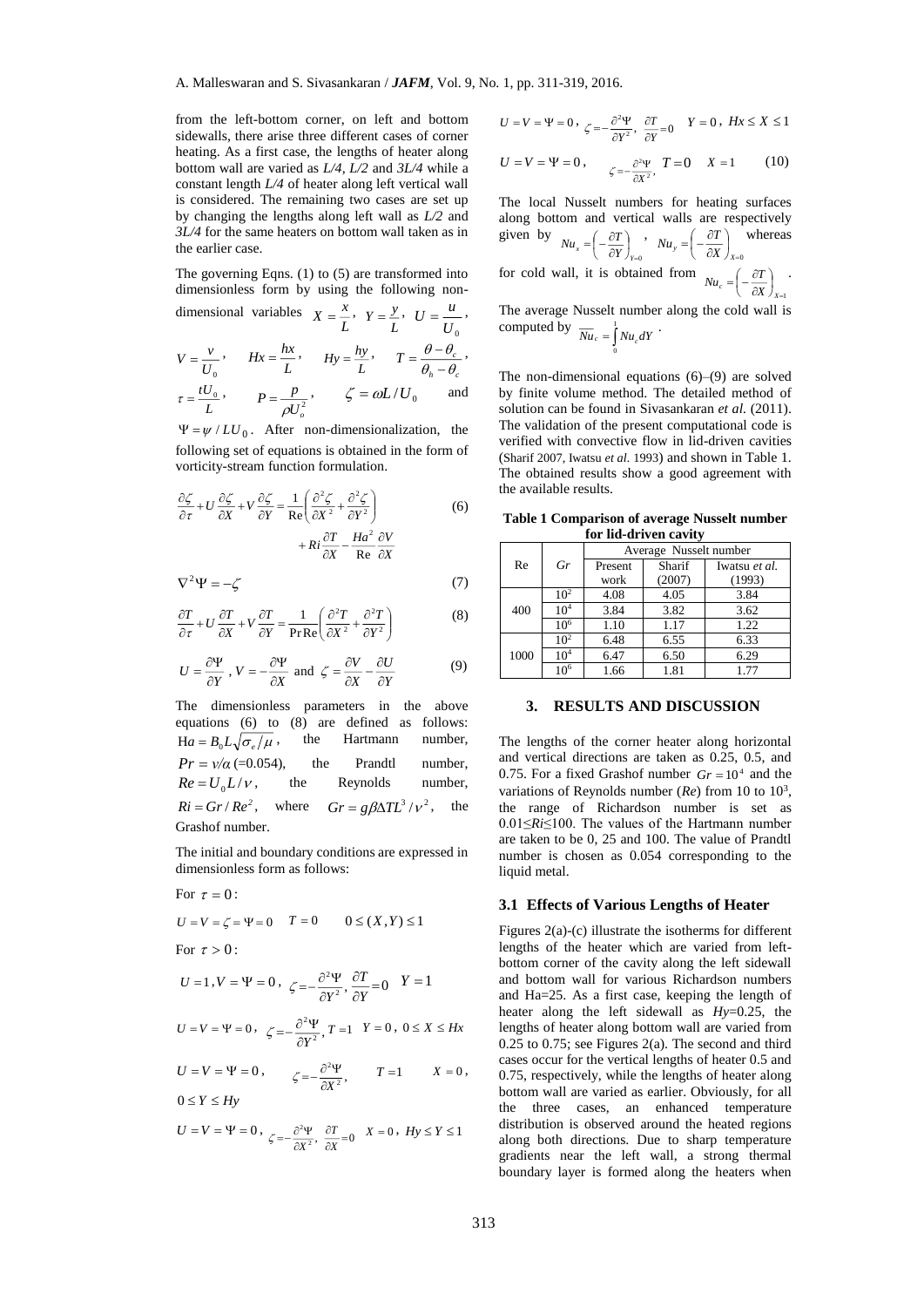forced convection dominates. Further, the temperature distributions show curl like distribution due to strong convection.



 $(c) Hy = 0.75$ 

#### **Fig. 2(a-c). Isotherms of different heating regions on both x and y directions with different Richardson numbers with Ha = 25.**

The horizontal heated layer remains closer to the bottom wall of the cavity. When the lengths of heater along the bottom wall are 0.5 and 0.75, it seems that a thin boundary layer appears at the right-top corner of the cavity. For further increase in the lengths of heater along left sidewall, it is interesting to see that the formation of the thin boundary layer on the cold

wall gradually increases; see Figures 2(b-c). Though the lengths of heater are equally considered along both directions, temperature distribution is getting better according to the increase in lengths of the heater. In general, the heat distribution is better when the vertical lengths of heater are increased than that of the increase in the bottom lengths of heater. In the mixed convection regime, the formation of boundary layers along heaters gradually decreases. In the buoyancy-driven convection mode, i. e. for *Ri*=100, temperature gradients occur uniformly throughout the cavity and boundary layers on either side of the vertical walls disappear. The strong thermal boundary layer near the heaters along both directions and the thin boundary layer near cold wall formed in the forced convection regime disappear in the buoyancy-driven convection mode. In a differentially heated cavity, the thermal boundary layer is formed along the both hot and cold wall. Hence, it is confirmed that corner heating ideology is entirely different from differentially heated cavity.

The fluid flow of the varied lengths of heater along left and bottom walls for various Richardson numbers is shown in Figures  $3(a)-(c)$ . In all the three cases of variations in length of heater along both directions, the flow field consists of single clockwise cell. Since the cavity is heated partly along both vertically and horizontally, the heated particles near bottom wall are also raised adjacent to the heater on left sidewall and fall along the opposite cold wall. The clustered streamlines near the top wall indicate that steep velocity gradients occur near the top wall. Hence, the center of the cell is near the top wall for all the Richardson numbers. The cell is slightly elongated in all the cases of length variation while natural convection dominates. Particularly, the speed of the flow is almost uniform throughout the cavity and the increase in the lengths of heater shows no significant change in the flow field.

Figure 4(a-b) depicts the influence of vertical lengths of heater on heat transfer rate while *Hx* is kept constant at 0.5. It can be understood that the heat transfer is enhanced well at *Hy*=0.75 and it becomes low at *Hy*=0.25 in the dominance of forced convection. But, in the case of natural convection, high heat transfer occurs at *Hy*=0.5 and heat transfer is observed to be low for *Hy*=0.75. On the other hand, these results turn out opposite when the horizontal lengths of heater are varied while *Hy*=0.5. i.e. highest local Nusselt number occurs at  $Hx=0.5$  when  $Ri = 0.01$  and the length  $Hx=0.5$ results the lowest local Nusselt number for *Ri*=100. These can be witnessed in Figures 4(c-d).

The overall heat transfer rate of cold wall for various lengths of heater along horizontal and vertical directions against the Richardson numbers with Ha=25 is exemplified in Figures  $5(a)-(c)$ . It can be observed that the average heat transfer rate is strictly increased when the horizontal lengths of heater is increased. Particularly, for all vertical lengths *Hy*, the average Nusselt number gets its highest value for the maximum horizontal length *Hx*=0.75 compared with the others. Moreover, it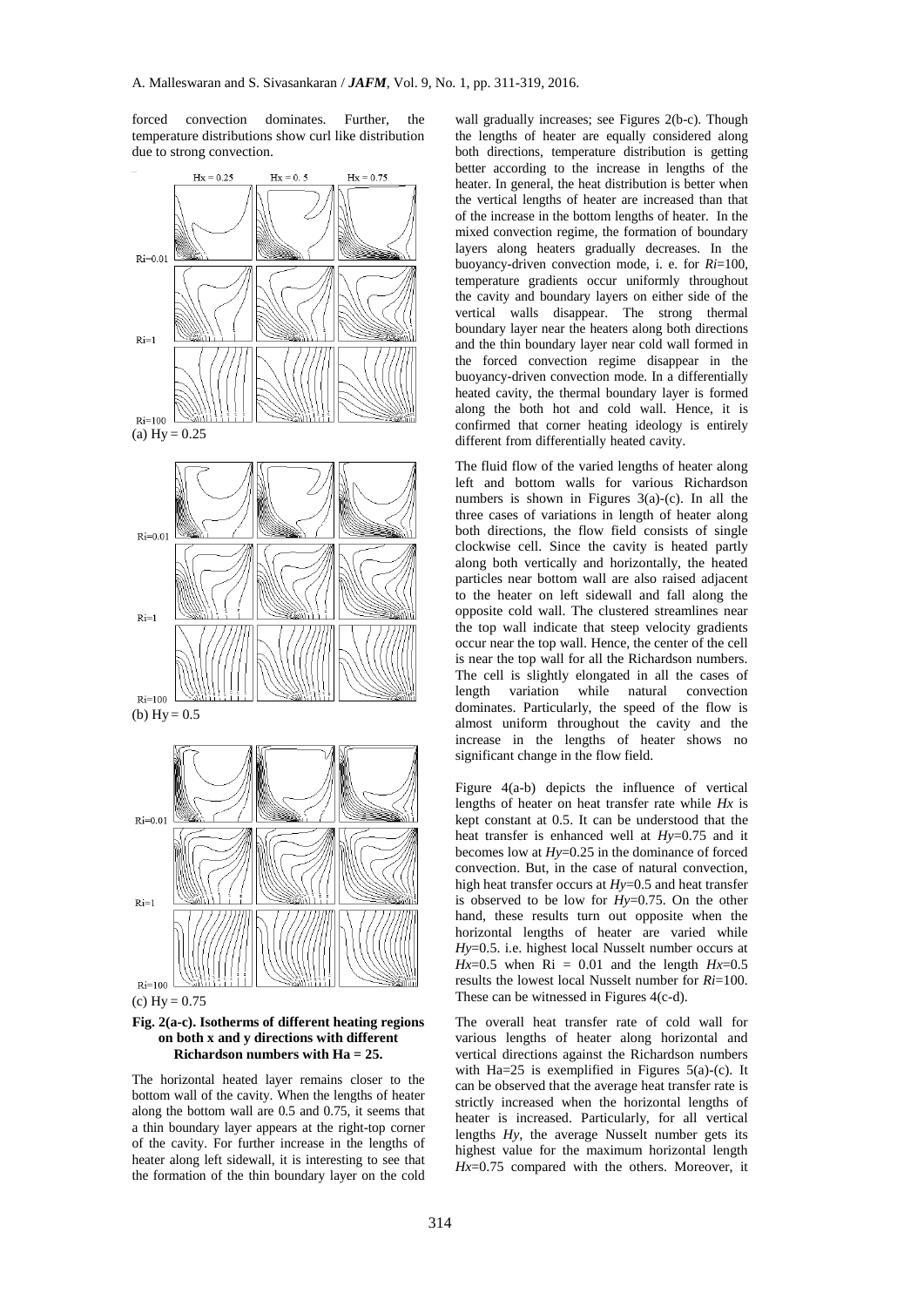can be verified that overall heat transfer rate is firmly increased while increasing the vertical lengths of heater. Generally, it can be concluded that the increase in lengths of heater along either of the directions result in the increase of overall heat transfer rate. Also, it is observed that the heater length in the *x*-direction is more effective than that of in the *y*-direction on the heat transfer and on the flow pattern. The average heat transfer decreases when the Richardson number is increased.



 $(c) Hy = 0.75$ 

**Fig. 3(a-c). Streamlines of different heating regions on both x and y directions with different Richardson numbers with Ha = 25.**

However, the overall heat transfer is better and independent of the variations in the Richardson numbers for the maximum heater length 0.75 along both directions.



**heating regions and for different Richardson numbers with Ha = 25.**

Figures  $6(a)-(c)$  exhibit the influence of various Hartmann numbers on temperature distribution and fluid flow for Ri=0.01 and Ri=100 when the lengths of heater are considered equally on both vertical and horizontal directions. Either Ha=0 or Ha=25, the temperature distribution is enhanced through convection mode due to the shear force generated by the moving top wall at Ri=0.01. For these values of the Hartmann number, no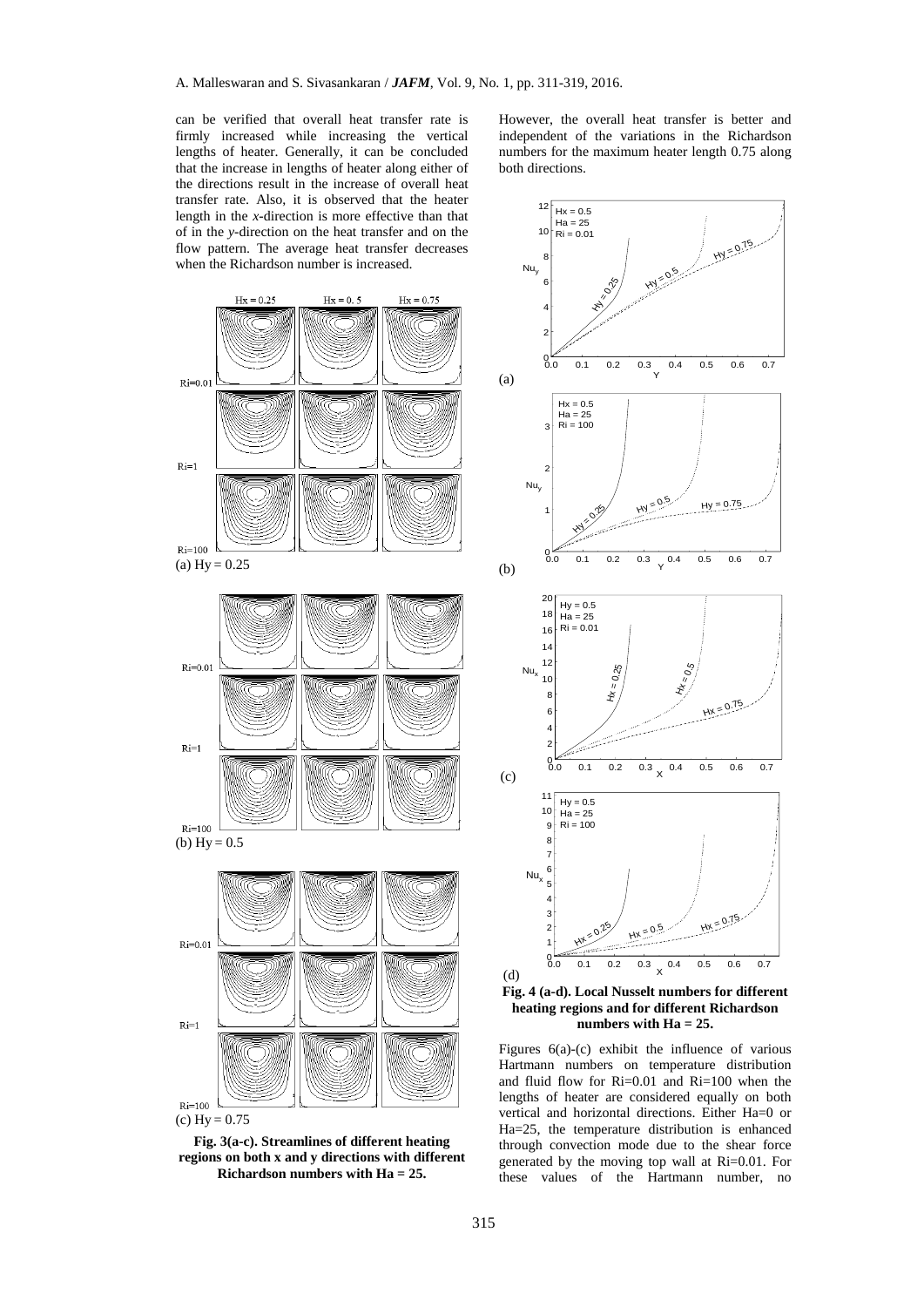remarkable changes are noticed in the isotherms. This reveals the fact that still forced convection dominates the heat transfer mechanism and weak magnetic field does not create any impact on the heat distribution remarkably. On the other hand, if the Hartmann number is increased to 100, the isotherms seem to be straightened out, i.e., the energy transportation is changed to conduction mode. Since the convective heat distribution is affected by the strong magnetic field Ha=100, the thermal boundary layers near hot and cold walls vanish. During the forced convection dominance, the flow is described by a single clockwise rotating cell in the entire cavity at Ha=0 and 25. The speed of the fluid flow decreases owing to the increase in the magnetic field. A resistive force due to strong magnetic field controls the speed of the fluid particles and results in the suppression of fluid flow.



**Fig. 5(a-c). Average Nusselt number of cold wall for various Richardson numbers and different lengths of heating region along both x and y directions.**



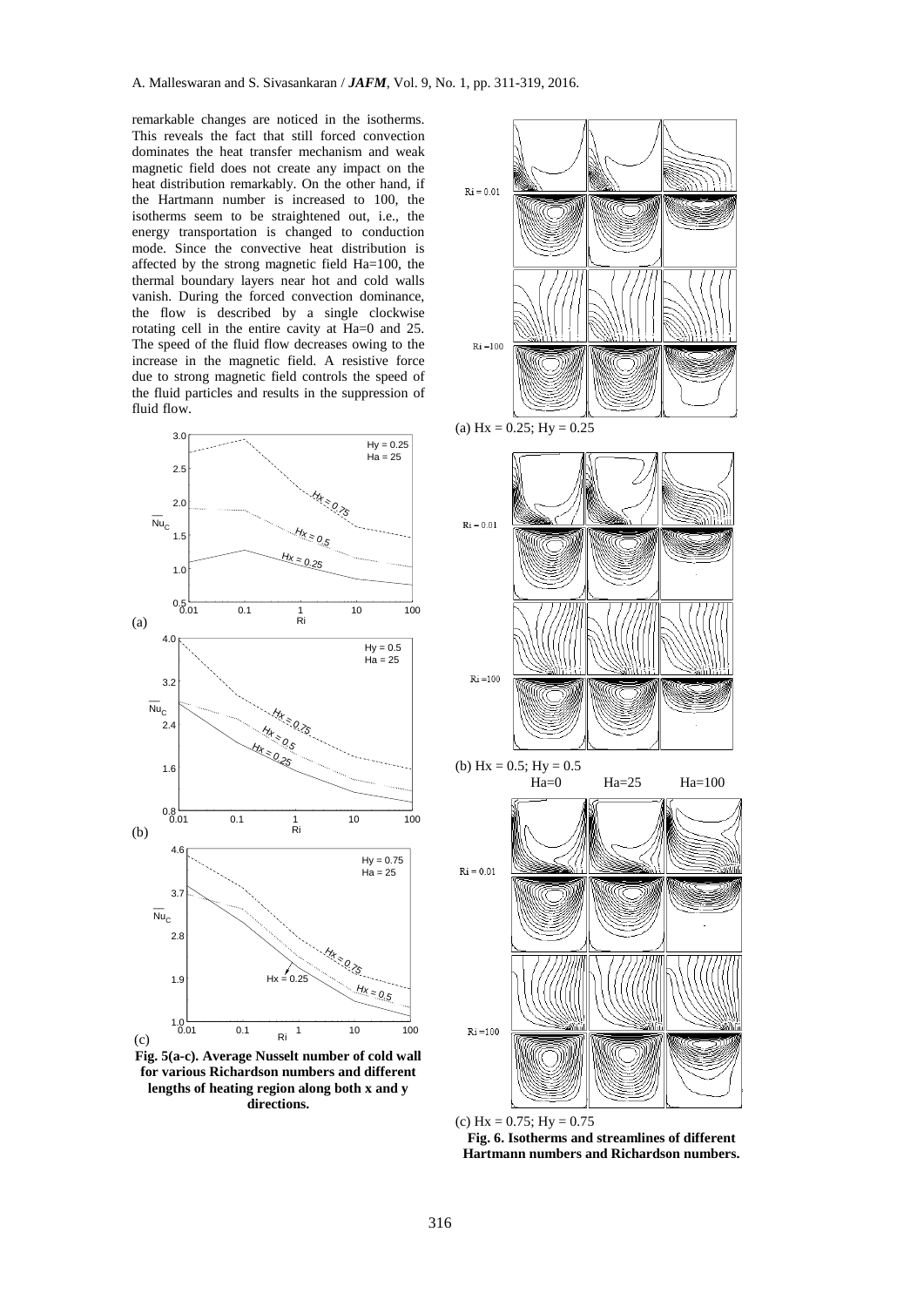#### **3.2 Effects of the Hartmann Number**

On the other hand, when the buoyancy-driven convection dominates, i.e. at Ri=100, the isotherms are almost parallel to the vertical walls, indicating that most of the heat transfer process is carried out by conduction. No other notable change is observed in the heat transfer though the Hartmann numbers are varied for the considered lengths of heater. But, noteworthy changes can be viewed in the fluid flow. For all the lengths of heater, when Ha=0 or 25, a similar behavior in the flow is sighted. But, on imposing a strong magnetic field such as Ha=100, the core region of the eddy is inhibited very close to the top wall of the cavity. Meanwhile, the vortex is elongated vertically for both the lengths 0.25 and 0.75 of the heater along both directions. When the length of heater is *Hx*=*Hy*=0.5, there exists consistency in the flow speed and so is in the flow pattern. The flow becomes broadly stagnated in the lower part of the cavity. It is observed that the convective motion is totally inhibited with the increase of the Hartmann numbers. Further, it is proved that the fluid flow is independent on the lengths of heater since effect of magnetic field is significant in either of the cases, the forced convection and the natural convection.

The changes on overall heat transfer rate along cold wall are shown in Figures 7(a)-(e) for different lengths of heater and the Hartmann numbers. As a general behavior, it is observed that the average Nusselt numbers are decreased when the Hartmann number is increased. When *Hx*=*Hy*=0.25, the effects for low Hartmann numbers such as 0 and 25 vanish up to Ri=0.1 and a sudden increase in the average heat transfer rate is shown with the increase in the Richardson numbers. Thereafter, it is gradually decreased while the Richardson numbers are increased; see Figures 7(a-c). From forced convection regime to mixed convection regime, the average heat transfer rate is independent of the magnetic field and is not even affected a little for the Hartmann numbers 0, 25 and 100 when *Hy*=0.25 and  $Hr= 0.75$  It is seen that the overall heat transfer rate is reduced as the Hartmann number increases when *Hy*=0.75 and *Hx*= 0.25. The average heat transfer rate is very low for Ha=100 and the lengths of heater on bottom and left walls are 0.25.





**Fig. 7. Average Nusselt number of cold wall versus Richardson numbers for different lengths of heating region along both x and y directions and Hartmann numbers.**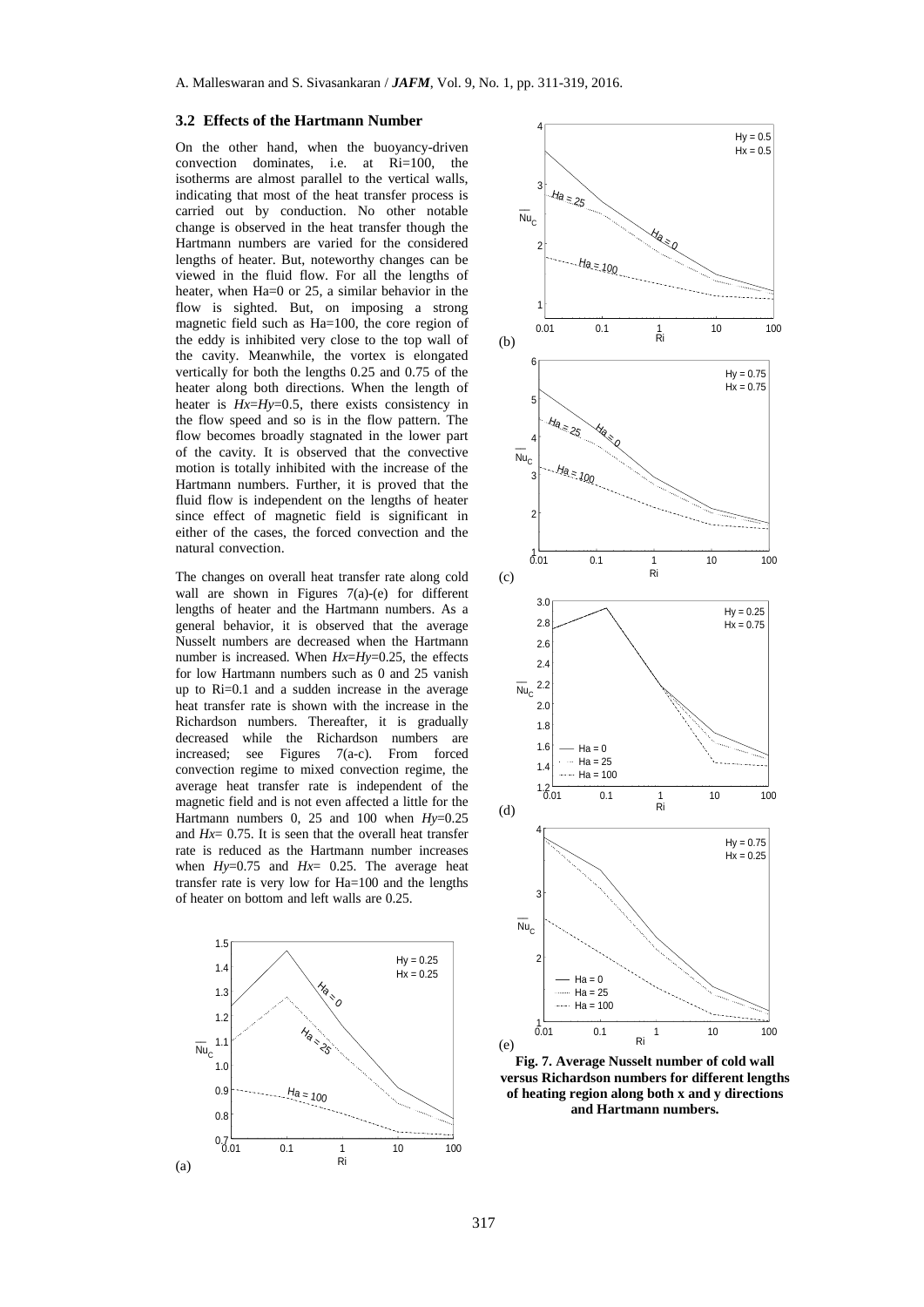## **4. CONCLUSION**

The effects of corner heating on mixed convection under the influence of a uniform magnetic field in a lid-driven square cavity are discussed. The following conclusions are drawn.

- 1. When the vertical (horizontal) length of the heater is kept constant and the horizontal (vertical) length is varied, the average heat transfer is higher for the maximum horizontal (vertical) heater length  $Hx= 0.75$  ( $Hy= 0.75$ ). It is observed that the heater length in the *x*direction is more effective than that of in the *y*-direction on heat transfer.
- 2. For the equal lengths of heater considered simultaneously along bottom and left walls, it is shown that the overall heat transfer rate is enhanced (on increasing the heater size) for the maximum length *Hx*=*Hy*=0.75 of heater.
- 3. The applied magnetic field affects the overall heat transfer more on vertical heaters than along the horizontal heaters. Generally, the average heat transfer decreases on increasing the Richardson number. The overall heat transfer is better at forced convection mode than at free convection mode.
- 4. Cavity with corner heaters is completely different from differentially heated cavity in which the thermal boundary layer occurs near both hot and cold walls whereas no such boundary layer exist in the cavity with corner heaters at forced convection mode.

## **ACKNOWLEDGEMENTS**

The authors would like to thank the University of Malaya for the financial support through the grants: RG216-12AFR and RP011B-13AFR.

## REFERENCES

- Srivastava, N. and A. K. Singh (2010). Mixed Convection in a Composite System Bounded by Vertical Walls. *J. Applied Fluid Mech.* 3(2), 65-75.
- Bahlaoui, A., A. Raji, M. Hasnaoui, C. Ouardi, M. Naïmi and T. Makayssi (2011). Height Partition Effect on Combined Mixed Convection and Surface Radiation in a Vented Rectangular Cavity. *J. Applied Fluid Mech.* 4(1), 89-96.
- Guo, G. and M. A. R. Sharif (2004). Mixed convection in rectangular cavities at various aspect ratios with moving isothermal sidewalls and constant flux heat source on the bottom wall. *Int. J. Therm. Sci.* 43, 465–475.
- Sharif, M. A. R. (2007). Laminar mixed convection in shallow inclined driven cavities with hot moving lid on top and cooled from bottom.

*Appl. Therm. Engg*. 27, 1036–1042.

- Ji, T. H., S. Y. Kim and J. M. Hyun (2007). Transient mixed convection in an enclosure driven by a sliding lid. *Heat. Mass. Trans.* 43, 629–638.
- Bhuvaneswari, M., S. Sivasankaran and Y. J. Kim (2011). Numerical study on double diffusive mixed convection with a Soret effect in a twosided lid-driven cavity. *Numer. Heat. Trans. A.* 59, 543–560.
- Oztop, H. F. and E. Abu-Nada (2008). Numerical study of natural convection in partially heated rectangular enclosures filled with nanofluids. *Int. J. Heat and Fluid Flow* 29, 1326–1336.
- Sivakumar, V., S. Sivasankaran, P. Prakash and J. Lee (2010). Effect of heating location and size on mixed convection in lid-driven cavities. *Computers Math. Appl* 59, 3053–3065.
- Sivasankaran, S., V. Sivakumar and P. Prakash (2010). Numerical study on mixed convection in a lid-driven cavity with non-uniform heating on both sidewalls. *Int. J. Heat. Mass. Trans.* 53, 4304–4315.
- Sivasankaran, S., Y. Do and M. Sankar (2011). Effect of discrete heating on natural convection in a rectangular porous enclosure. *Transp. Porous Med.* 86, 291–311.
- Patra, R., S. Das and R. Nath Jana (2014). Radiation Effect on MHD Fully Developed Mixed Convection in a Vertical Channel with Asymmetric Heating, *J. Applied Fluid Mech*. 7(3), 503-512.
- Rudraiah, N., B. M. Rajaprakash and Nagaraju (2014). Non-Linear Oberbeck Convection in Chiral Fluid through a Vertical Permeable Channel in the Presence of a Transverse Magnetic Field. *J. Applied Fluid Mech*. 7(1), 35-41.
- Chamkha, A. J. (2002). Hydromagnetic combined convection flow in a vertical lid-driven cavity with internal heat generation or absorption. *Numer. Heat. Trans. A*, 41, 529–546.
- Sarris, I. E., S. C. Kakarantzas, A. P. Grecos and N.S. Vlachos (2005). MHD natural convection in a laterally and volumetrically heated square cavity. *Int. J. Heat Mass Trans.* 48, 3443– 3453.
- Hossain, M. A., M. Z. Hafizb and D. A. S. Rees (2005), Buoyancy and thermocapillary driven convection flow of an electrically conducting fluid in an enclosure with heat generation. *Int. J. Therm. Sci. 44, 676–684.*
- Sivasankaran, S. and C. J. Ho (2008). Effect of temperature dependent properties on MHD convection of water near its density maximum